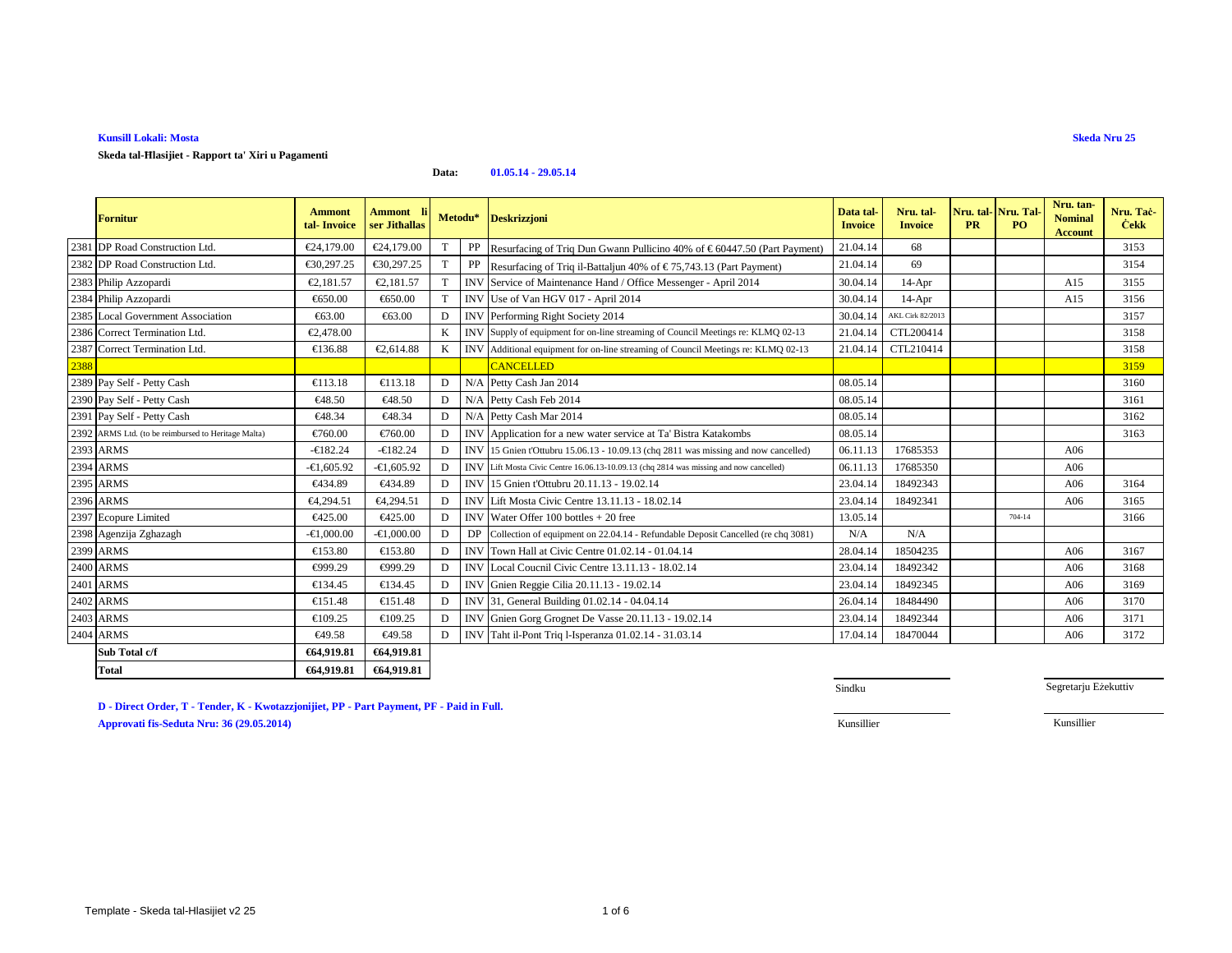**Skeda tal-Ħlasijiet - Rapport ta' Xiri u Pagamenti**

#### **Data:01.05.14 - 29.05.14**

|            | <b>Fornitur</b>                                                                    | <b>Ammont</b> tal-<br><b>Invoice</b> | Ammont li<br>ser Jithallas |   | Metodu* Deskrizzjoni                                                                 | Data tal-<br><b>Invoice</b> | Nru. tal-<br><b>Invoice</b> | <b>PR</b> | Nru. tal-Nru. Tal-<br>PO <sub>1</sub> | Nru. tan-<br><b>Nominal</b><br><b>Account</b> | Nru. Tač-<br><b>Cekk</b> |
|------------|------------------------------------------------------------------------------------|--------------------------------------|----------------------------|---|--------------------------------------------------------------------------------------|-----------------------------|-----------------------------|-----------|---------------------------------------|-----------------------------------------------|--------------------------|
|            | 2405 DP Road Construction Ltd.                                                     | €29,111.20                           | €29,111.20                 |   | PP Resurfacing of Triq E.B. Vella 30% of $\in$ 97,037.33 (Part Payment)              | 07.05.14                    | 71                          |           |                                       |                                               | 3173                     |
|            | 2406 GO p.l.c                                                                      | €28.46                               | €28.4 $\epsilon$           | D | INV 99990002 - Rental May 2014 Consumption April 2014                                | 12.05.14                    | 38094939                    |           |                                       |                                               | 3174                     |
|            | 2407 GO p.l.c                                                                      | €17.20                               | €17.20                     | D | INV 79416841 - Rental May 2014 Consumption April 2014                                | 12.05.1                     | 38108074                    |           |                                       |                                               | 3175                     |
|            | 2408 GO p.l.c                                                                      | €431.81                              | €431.81                    | D | INV Billing Summary - Rental May 2014 Consumption April 2014                         | 14.05.14                    | 38134727                    |           |                                       |                                               | 3176                     |
|            | 2409 GO p.l.c                                                                      | €13.87                               | €13.87                     | D | INV ADSL - Rental May 2014 Consumption April 2014                                    | 14.05.14                    | 38139270                    |           |                                       |                                               | 3177                     |
|            | 2410 Department of Information                                                     | €9.32                                | €9.32                      | D | N/A Advert re: KLM 03-2014 Parks and Gardens on 27.05.14                             | 23.05.14                    |                             |           |                                       |                                               | 3178                     |
| 2411       | Permanent, Secretary, Ministry for Justice,<br><b>Culture and Local Government</b> | €50.00                               | €50.00                     | D | N/A Advert re: KLM 03-2014 Parks and Gardens on 28.05.14                             | 23.05.14                    |                             |           |                                       |                                               | 3179                     |
|            | 2412 Michelle Wilson                                                               | €100.00                              | €100.00                    | D | N/A Refund re; Sponsor Sports Weekend Activity                                       | 26.05.14                    |                             |           |                                       |                                               | 3180                     |
|            | 2413 MEPA                                                                          | €120.00                              | €120.00                    | D | N/A Improvements to existing playing field at Triq Imsiebah c/w Triq il-Kwies        | 26.05.14                    |                             |           |                                       |                                               | 3181                     |
| 2414 Ansek |                                                                                    | $-\epsilon 220.00$                   | $-\epsilon 220.00$         |   | Cancelled as per chq 3088                                                            |                             |                             |           |                                       |                                               |                          |
|            | 2415 DP Road Construction Ltd.                                                     | €17,994.58                           | €17,994.58                 |   | INV Resurfacing of Triq 1-Gherien tal-Wied 40% of $\in$ 44,986.44 (Part Rayment)     | 19.05.14                    | 72                          |           |                                       |                                               | 3182                     |
|            |                                                                                    |                                      |                            |   |                                                                                      |                             |                             |           |                                       |                                               |                          |
|            | 2416 Anna Grech                                                                    | €600.00                              | €600.00                    |   | <b>INV</b> Youth Work Services Feb 2014                                              | 05.03.14                    | 02/14                       |           |                                       | G3365                                         | 3183                     |
|            | 2417 A&C Surveyors and Cost Consultants                                            | €885.00                              | €885.00                    | D | <b>INV</b> Survey tat-Targa Battrey                                                  | 24.04.14                    |                             |           | 696-14                                | A71                                           | 3184                     |
|            | 2418 Adam Bugeja                                                                   | €177.50                              |                            |   | INV Supply and Lay ceramic tiles in Strangers Gallery Toilet                         | 11.04.14                    | 479/14                      |           |                                       |                                               | 3185                     |
|            | 2419 Adam Bugeja                                                                   | €280.00                              |                            |   | INV Trips to Mgarr (Barriers) and Luqa (wooden stands)                               | 11.04.14                    | 480/14                      |           |                                       |                                               | 3185                     |
|            | 2420 Adam Bugeja                                                                   | €526.08                              | €983.58                    |   | INV Cleaning of bobcat and driver (3 trips of material & dumping) re: Blata l-Gholja | 11.04.14                    | 481/14                      |           |                                       |                                               | 3185                     |
|            | 2421 Adore more                                                                    | €1,059.20                            | €1,059.20                  | D | INV Supply and installation of blinds in Board Room                                  | 03.04.14                    | 2224                        |           | 681-14                                |                                               | 3186                     |
|            | 2422 CH Formosa Co. Ltd.                                                           | €5,089.08                            | €5,089.08                  |   | INV Hire of Day Centre 7.05.14-06.08.14 and Hire of Garage 23.05.14-22.08.14         | 12.05.14                    | 02/14                       |           |                                       | C79                                           | 3187                     |
|            | 2423 Central Asphalt Ltd.                                                          | €60.18                               | €60.18                     | D | INV Various curbs works in Triq in-Nahal                                             | 14.04.14                    | 49458                       |           | 687-14                                | C <sub>33</sub>                               | 3188                     |
|            | Sub Total c/f                                                                      | €56,333.48                           | €56,333.48                 |   |                                                                                      |                             |                             |           |                                       |                                               |                          |
|            | Sub Total b/f (page 1 of 6)                                                        | €64,919.81                           | €64,919.81                 |   |                                                                                      |                             |                             |           |                                       |                                               |                          |
|            | <b>Total</b>                                                                       | €121,253.29                          | €121,253.29                |   |                                                                                      | Sindku                      |                             |           |                                       | Segretarju Eżekuttiv                          |                          |

**D - Direct Order, T - Tender, K - Kwotazzjonijiet, PP - Part Payment, PF - Paid in Full.Approvati fis-Seduta Nru: 36 (29.05.2014)**

Kunsillier

Kunsillier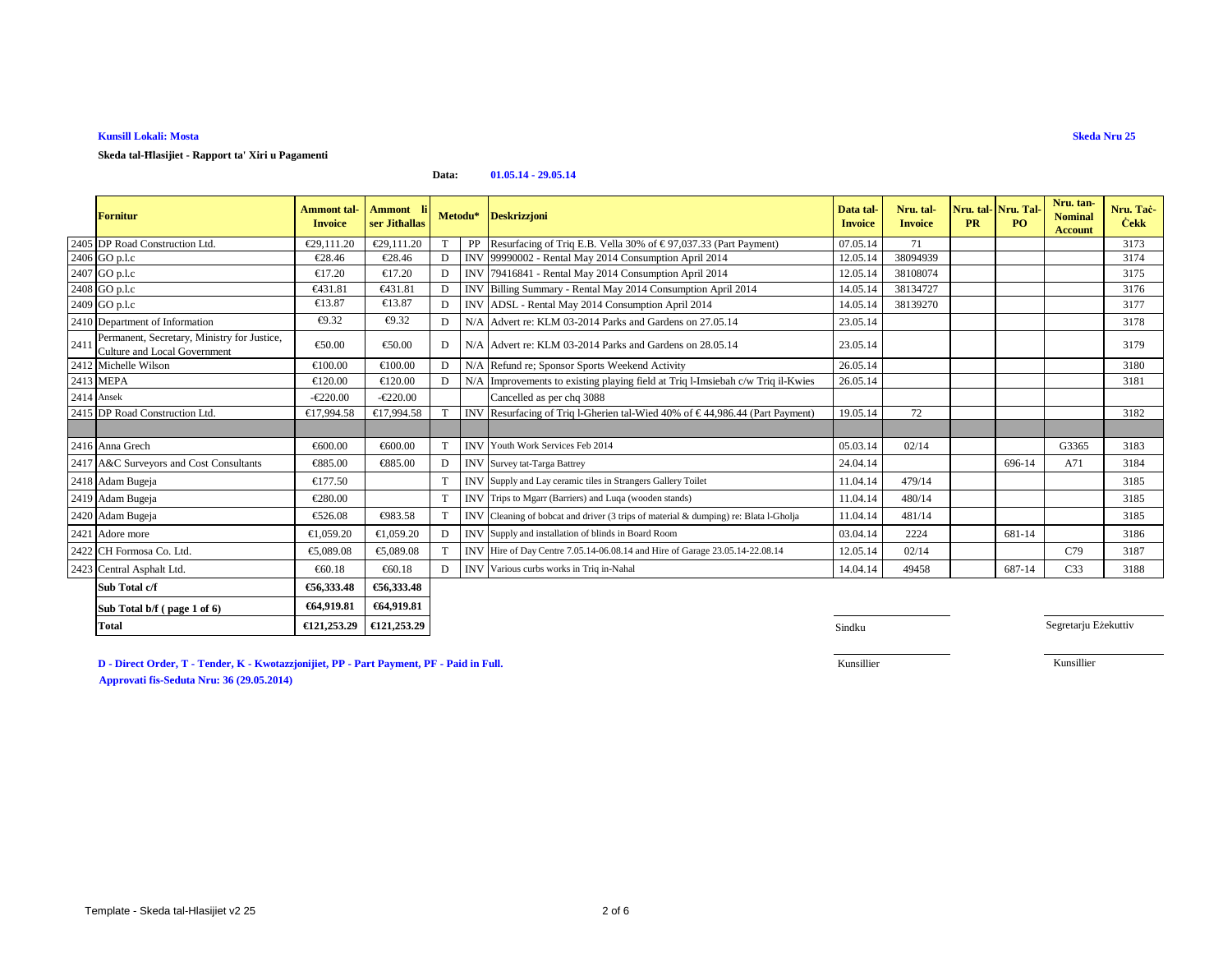**Skeda tal-Hlasijiet - Rapport ta' Xiri u Pagamenti**

#### **Data:01.05.14 - 29.05.14**

|           | <b>Fornitur</b>                               | <b>Ammont</b> tal-<br><b>Invoice</b> | <b>Ammont</b><br>ser Jithallas | Metodu* |            | <b>Deskrizzjoni</b>                                                        | Data tal-<br><b>Invoice</b> | Nru. tal-<br><b>Invoice</b> | Nru. tal-<br><b>PR</b> | Nru. Tal<br>PO. | Nru. tan-<br><b>Nominal</b><br><b>Account</b> | Nru. Tac-<br><b>Cekk</b> |
|-----------|-----------------------------------------------|--------------------------------------|--------------------------------|---------|------------|----------------------------------------------------------------------------|-----------------------------|-----------------------------|------------------------|-----------------|-----------------------------------------------|--------------------------|
|           | 2424 datatrak IT Services                     | €16.50                               |                                | D       | <b>INV</b> | Pre-Region Tickets Feb 2014                                                | 28.02.14                    | 1010795                     |                        | 699-14          | D11                                           | 3189                     |
|           | 2425 datatrak IT Services                     | €44.73                               | €61.23                         | D       |            | INV Pre-Region Tickets Mar 2014                                            | 31.03.14                    | 1010818                     |                        | 700-14          | D11                                           | 3189                     |
|           | 2426 D-consulta                               | €860.00                              | €860.00                        |         |            | INV Accounts Services beween Oct 2013 and Nov2013                          | 25.09.13                    |                             |                        |                 |                                               | 3190                     |
|           | 2427 Environmental Landscapes Consortium Ltd. | €3,380.83                            |                                | T       | <b>INV</b> | Cleaning & Maintenance of parks and gardens Jan 2014                       | 31.01.14                    | 10347                       |                        |                 | E22                                           | 3191                     |
|           | 2428 Environmental Landscapes Consortium Ltd. | €3,380.83                            | €6,761.66                      |         |            | INV Cleaning & Maintenance of parks and gardens Fb 2014                    | 28.02.14                    | 10426                       |                        |                 | E22                                           | 3191                     |
|           | 2429 Enemalta Cash Office                     | €11.35                               |                                | D       | <b>INV</b> | Temporary App. Kurat Schembri(Sep 2012), Kostituzzjoni (Nov 13 - Jan 14)   | 30.04.14                    | 3699/846                    |                        |                 | E03                                           | 3192                     |
|           | 2430 Enemalta Cash Office                     | €1,725.82                            | €1,737.17                      | D       |            | INV Christmas Street Ligt Applications (Nov 13 - Jan 14)                   | 04.02.14                    | 755-757                     |                        |                 | E03                                           | 3192                     |
|           | 2431 ELL's Urban Services Ltd.                | €9,259.80                            |                                | T       | <b>INV</b> | Patching in Dawret I-Wied                                                  | 16.09.13                    | M12-20                      |                        |                 | 2310/002                                      | 3193                     |
|           | 2432 ELL's Urban Services Ltd.                | €1,979.10                            |                                | T       |            | INV Patching in Triq it-Trincetta                                          | 16.09.13                    | M12-29                      |                        |                 | 2310/002                                      | 3193                     |
|           | 2433 ELL's Urban Services Ltd.                | €3,757.00                            | €14,995.90                     |         |            | INV Patching in Triq Cirmelo Dimech                                        | 16.09.13                    | M12-36                      |                        |                 | 2310/002                                      | 3193                     |
|           | 2434 Frankie Mifsud                           | €831.25                              | €831.25                        |         |            | INV Maintenance and Cleaning for the Public Convenience Feb 2014           | 28.02.14                    | 21                          |                        |                 | G3053                                         | 3194                     |
|           | 2435 Galea Curmi Engineering Consultants      | €408.81                              |                                | T       | <b>INV</b> | Contract Manager Fee Feb 2014                                              | 28.02.14                    | 2627                        |                        |                 | G32                                           | 3195                     |
|           | 2436 Galea Curmi Engineering Consultants      | €408.81                              | €817.62                        |         |            | INV ContractManager Fee March 2014                                         | 28.03.14                    | 2632                        |                        |                 | G32                                           | 3195                     |
| 2437 Jade |                                               | €1,156.40                            | €1,156.40                      | D       |            | INV Parquet for hall inc. Underlay, skirting & intallation                 | 01.04.14                    |                             |                        | 654-14          | G7101                                         | 3196                     |
|           | 2438 Joseph Attard                            | €496.22                              |                                | T       | <b>INV</b> | Certification of Resurfacing of Streets PPP 2 - Triq l-Imsiebah            | 01.04.14                    | 11/13M                      |                        |                 | G3162                                         | 3197                     |
|           | 2439 Joseph Attard                            | €374.47                              |                                | T       | <b>INV</b> | Certification of Resurfacing of Streets PPP 2 - Triq Dun G. Pullicino      | 19.04.14                    | 12/13M                      |                        |                 | P <sub>56</sub>                               | 3197                     |
|           | 2440 Joseph Attard                            | €469.23                              |                                | T       | <b>INV</b> | Certification of Resurfacing of Streets PPP 2 - Triq il-Battaljun          | 19.04.14                    | 13/13M                      |                        |                 | P56                                           | 3197                     |
|           | 2441 Joseph Attard                            | €460.20                              | €1,800.12                      | D       |            | INV Expenses incurred at World War II(Two) Air Raid Shelter in Main Street | 13.03.14                    |                             |                        | 674-14          | G2370                                         | 3197                     |
|           | 2442 Jimmy Muscat                             | €810.00                              | €810.00                        |         | <b>INV</b> | Bulky Refuse Feb 2014                                                      | Feb-2014                    |                             |                        |                 | G3042                                         | 3198                     |
|           | 2443 Dr. Joe Mifsud                           | €590.00                              |                                | T       | <b>INV</b> | Legal Fees Dec 2013                                                        | 13.01.14                    |                             |                        |                 | M71                                           | 3199                     |
|           | 2444 Dr. Joe Mifsud                           | €590.00                              |                                | T       | <b>INV</b> | Legal Fees Jan 2014                                                        | 16.04.14                    |                             |                        |                 | M71                                           | 3199                     |
|           | 2445 Dr. Joe Mifsud                           | €590.00                              | €1,770.00                      | T       |            | INV Legal Fees Feb 2014                                                    | 16.04.14                    |                             |                        |                 | M71                                           | 3199                     |
|           | Sub Total c/f                                 | €31,601.35                           | €31.601.35                     |         |            |                                                                            |                             |                             |                        |                 |                                               |                          |
|           | Sub Total b/f (page 2 of 6)                   | €121,253.29                          | €121,253.29                    |         |            |                                                                            |                             |                             |                        |                 |                                               |                          |
|           | <b>Total</b>                                  | 152,854.64                           | 152,854.64                     |         |            |                                                                            | Sindku                      |                             |                        |                 | Segretarju Eżekuttiv                          |                          |

**D - Direct Order, T - Tender, K - Kwotazzjonijiet, PP - Part Payment, PF - Paid in Full.Approvati fis-Seduta Nru: 36 (29.05.2014)**

**4** Sindku

Kunsillier

Kunsillier

**Skeda Nru 25**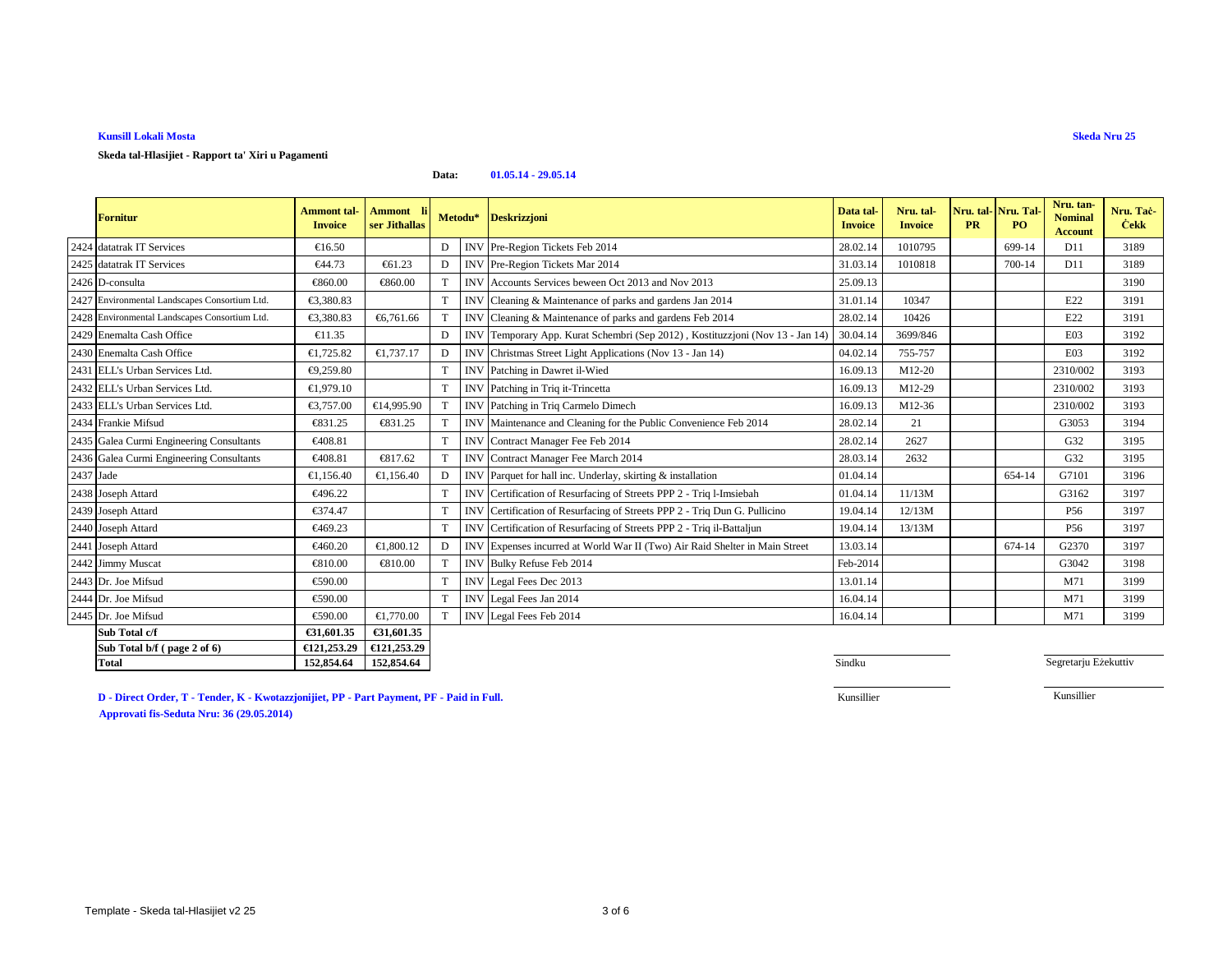**Skeda tal-Hlasijiet - Rapport ta' Xiri u Pagamenti**

#### **Data:01.05.14 - 29.05.14**

| <b>Fornitur</b>                    | <b>Ammont</b> tal-<br><b>Invoice</b> | Ammont li<br>ser Jithallas | Metodu*     |            | <b>Deskrizzjoni</b>               | Data tal<br><b>Invoice</b> | Nru. tal-<br><b>Invoice</b> | <b>PR</b> | Nru. tal- Nru. Tal<br>PO <sub>1</sub> | Nru. tan-<br><b>Nominal</b><br><b>Account</b> | Nru. Tač-<br><b>Cekk</b> |
|------------------------------------|--------------------------------------|----------------------------|-------------|------------|-----------------------------------|----------------------------|-----------------------------|-----------|---------------------------------------|-----------------------------------------------|--------------------------|
| 2446 Karta Converters Ltd.         | €126.97                              | €126.97                    | D           |            | INV Maxi T/P 2PLY 650 Sheets      | 11.04.14                   | 660038                      |           |                                       |                                               | 3200                     |
| 2447 Koperattiva Tabelli u Sinjali | €677.49                              |                            | T           | <b>INV</b> | <b>Traffic Signs</b>              | 22.11.13                   | 18814                       |           |                                       | K10                                           | 3201                     |
| 2448 Koperattiva Tabelli u Sinjali | €617.97                              |                            | T           | <b>INV</b> | <b>Traffic Signs</b>              | 05.11.13                   | 18829                       |           |                                       | K10                                           | 3201                     |
| 2449 Koperattiva Tabelli u Sinjali | €649.80                              |                            | $\mathbf T$ | <b>INV</b> | Road Markings Paint               | 20.12.13                   | 18882                       |           |                                       | K10                                           | 3201                     |
| 2450 Koperattiva Tabelli u Sinjali | €188.48                              |                            | T           | <b>INV</b> | <b>Traffic Signs</b>              | 24.01.14                   | 19051                       |           |                                       | K10                                           | 3201                     |
| 2451 Koperattiva Tabelli u Sinjali | €506.58                              | €2,640.32                  |             | <b>INV</b> | <b>Traffic Signs</b>              | 24.01.14                   | 19052                       |           |                                       | K10                                           | 3201                     |
| 2452 The Lighthouse Keepers        | €131.55                              | €131.55                    |             | IN         | <b>Street Lighting Mainteance</b> | 30.10.13                   | 1506                        |           |                                       |                                               | 3202                     |
| 2453 The Lighthouse Keepers        | €38.90                               | €38.90                     | T           | <b>IN'</b> | <b>Street Lighting Mainteance</b> | 30.10.13                   | 1642                        |           |                                       |                                               | 3202                     |
| 2454 The Lighthouse Keepers        | € $0.00$                             | € $0.00$                   |             | <b>INV</b> | <b>Street Lighting Mainteance</b> | 17.01.14                   | 1694                        |           |                                       |                                               | 3202                     |
| 2455 The Lighthouse Keepers        | € $0.00$                             | € $0.00$                   | $\mathbf T$ | <b>INV</b> | <b>Street Lighting Mainteance</b> | 17.01.14                   | 1729                        |           |                                       |                                               | 3202                     |
| 2456 The Lighthouse Keepers        | € $0.00$                             | € $0.00$                   |             | IN         | <b>Street Lighting Mainteance</b> | 17.01.14                   | 1730                        |           |                                       |                                               | 3202                     |
| 2457 The Lighthouse Keepers        | €72.38                               | €72.38                     | T           | <b>IN</b>  | <b>Street Lighting Mainteance</b> | 30.10.13                   | 1770                        |           |                                       |                                               | 3202                     |
| 2458 The Lighthouse Keepers        | € $0.00$                             | € $0.00$                   |             | <b>INV</b> | <b>Street Lighting Mainteance</b> | 17.01.14                   | 1828                        |           |                                       |                                               | 3202                     |
| 2459 The Lighthouse Keepers        | €18.81                               | €18.81                     | $\mathbf T$ | <b>IN'</b> | <b>Street Lighting Mainteance</b> | 30.10.13                   | 1924                        |           |                                       |                                               | 3202                     |
| 2460 The Lighthouse Keepers        | €35.73                               | €35.73                     |             | IN         | <b>Street Lighting Mainteance</b> | 13.09.13                   | 1928                        |           |                                       |                                               | 3202                     |
| 2461 The Lighthouse Keepers        | €16.30                               | €16.30                     | $\mathbf T$ | <b>IN'</b> | <b>Street Lighting Mainteance</b> | 30.10.13                   | 1930                        |           |                                       |                                               | 3202                     |
| 2462 The Lighthouse Keepers        | €17.76                               | €17.76                     |             | <b>INV</b> | <b>Street Lighting Mainteance</b> | 30.10.13                   | 1931                        |           |                                       |                                               | 3202                     |
| 2463 The Lighthouse Keepers        | €48.78                               | €48.78                     | T           | <b>INV</b> | <b>Street Lighting Mainteance</b> | 30.10.13                   | 1933                        |           |                                       |                                               | 3202                     |
| 2464 The Lighthouse Keepers        | €23.58                               | €23.58                     |             | <b>IN'</b> | <b>Street Lighting Mainteance</b> | 30.10.13                   | 1940                        |           |                                       |                                               | 3202                     |
| 2465 The Lighthouse Keepers        | €33.08                               | €33.08                     | T           | <b>IN'</b> | <b>Street Lighting Mainteance</b> | 30.10.13                   | 1943                        |           |                                       |                                               | 3202                     |
| 2466 The Lighthouse Keepers        | €16.72                               | €16.72                     | $\mathbf T$ | <b>INV</b> | <b>Street Lighting Mainteance</b> | 30.10.13                   | 1949                        |           |                                       |                                               | 3202                     |
| 2467 The Lighthouse Keepers        | €18.86                               | €18.86                     | T           | <b>INV</b> | <b>Street Lighting Mainteance</b> | 30.10.13                   | 1950                        |           |                                       |                                               | 3202                     |
| Sub Total c/f                      | €3,239.74                            | €3,239.74                  |             |            |                                   |                            |                             |           |                                       |                                               |                          |
| Sub Total b/f (page 3 of 6)        | €152,854.64                          | €152,854.64                |             |            |                                   |                            |                             |           |                                       |                                               |                          |
| <b>Total</b>                       | 156,094.38                           | 156,094.38                 |             |            |                                   | Sindku                     |                             |           |                                       | Segretarju Eżekuttiv                          |                          |

**D - Direct Order, T - Tender, K - Kwotazzjonijiet, PP - Part Payment, PF - Paid in Full.Approvati fis-Seduta Nru: 36 (29.05.2014)**

8 Sindku

Kunsillier

Kunsillier

**Skeda Nru 25**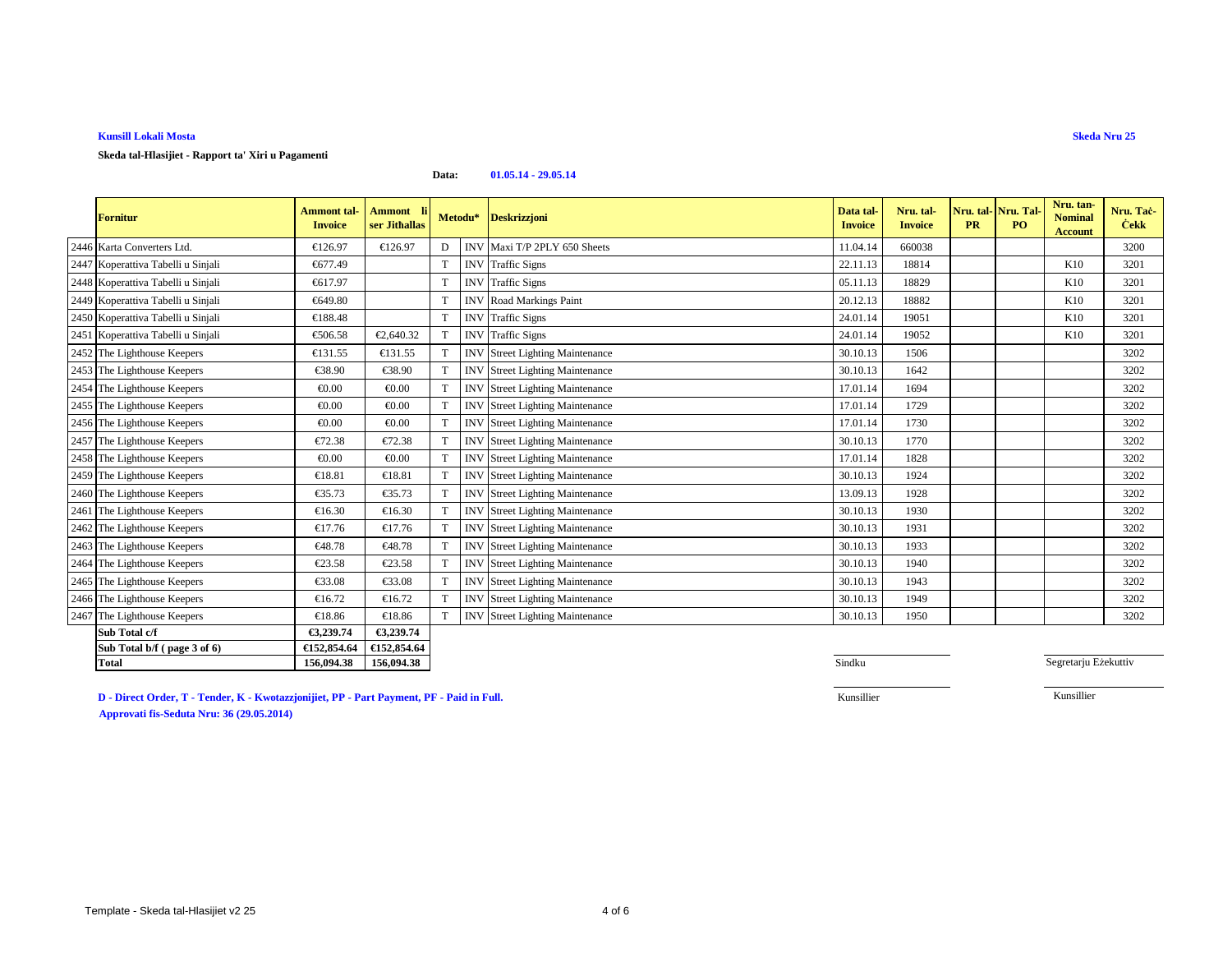**Skeda tal-Hlasijiet - Rapport ta' Xiri u Pagamenti**

#### **Data:01.05.14 - 29.05.14**

| <b>Fornitur</b>             | <b>Ammont</b> tal-<br><b>Invoice</b> | <b>Ammont</b><br>ser Jithallas | Metodu*     |            | <b>Deskrizzjoni</b>               | Data tal<br><b>Invoice</b> | Nru. tal-<br><b>Invoice</b> | Nru. tal-Nru. Tal<br><b>PR</b> | PO <sub>1</sub> | Nru. tan-<br><b>Nominal</b><br><b>Account</b> | Nru. Tac-<br><b>Cekk</b> |
|-----------------------------|--------------------------------------|--------------------------------|-------------|------------|-----------------------------------|----------------------------|-----------------------------|--------------------------------|-----------------|-----------------------------------------------|--------------------------|
| 2468 The Lighthouse Keepers | €5.92                                | €5.92                          | $\mathbf T$ | <b>INV</b> | Street Lighting Mainteance        | 30.10.13                   | 1951                        |                                |                 |                                               | 3202                     |
| 2469 The Lighthouse Keepers | €16.72                               | €16.72                         | T           | <b>INV</b> | <b>Street Lighting Mainteance</b> | 01.11.13                   | 1953                        |                                |                 |                                               | 3202                     |
| 2470 The Lighthouse Keepers | €5.58                                | €5.58                          | T           | <b>INV</b> | <b>Street Lighting Mainteance</b> | 01.11.13                   | 1956                        |                                |                 |                                               | 3202                     |
| 2471 The Lighthouse Keepers | €5.58                                | €5.58                          | T           | <b>INV</b> | Street Lighting Mainteance        | 01.11.13                   | 1957                        |                                |                 |                                               | 3202                     |
| 2472 The Lighthouse Keepers | €28.43                               | €28.43                         | т           | <b>INV</b> | <b>Street Lighting Mainteance</b> | 01.11.13                   | 1959                        |                                |                 |                                               | 3202                     |
| 2473 The Lighthouse Keepers | €30.00                               | €30.00                         | T           | <b>INV</b> | <b>Street Lighting Mainteance</b> | 01.11.13                   | 1960                        |                                |                 |                                               | 3202                     |
| 2474 The Lighthouse Keepers | €37.32                               | €37.32                         | T           | <b>IN'</b> | <b>Street Lighting Mainteance</b> | 01.11.13                   | 1961                        |                                |                 |                                               | 3202                     |
| 2475 The Lighthouse Keepers | €46.17                               | €46.17                         | T           | <b>INV</b> | <b>Street Lighting Mainteance</b> | 01.11.13                   | 1962                        |                                |                 |                                               | 3202                     |
| 2476 The Lighthouse Keepers | €17.76                               | €17.76                         |             | <b>INV</b> | <b>Street Lighting Mainteance</b> | 01.11.13                   | 1963                        |                                |                 |                                               | 3202                     |
| 2477 The Lighthouse Keepers | €5.92                                | €5.92                          | $\mathbf T$ | IN         | <b>Street Lighting Mainteance</b> | 01.11.13                   | 1964                        |                                |                 |                                               | 3202                     |
| 2478 The Lighthouse Keepers | €101.74                              | €101.74                        | T           | <b>IN'</b> | <b>Street Lighting Mainteance</b> | 01.11.13                   | 1965                        |                                |                 |                                               | 3202                     |
| 2479 The Lighthouse Keepers | €41.34                               | €41.34                         | T           | <b>INV</b> | <b>Street Lighting Mainteance</b> | 01.11.13                   | 1966                        |                                |                 |                                               | 3202                     |
| 2480 The Lighthouse Keepers | €20.04                               | €20.04                         | T           | <b>INV</b> | <b>Street Lighting Mainteance</b> | 01.11.13                   | 1967                        |                                |                 |                                               | 3202                     |
| 2481 The Lighthouse Keepers | €5.92                                | €5.92                          | T           | <b>INV</b> | <b>Street Lighting Mainteance</b> | 01.11.13                   | 1968                        |                                |                 |                                               | 3202                     |
| 2482 The Lighthouse Keepers | € $0.00$                             | € $0.00$                       | $\mathbf T$ | <b>IN'</b> | <b>Street Lighting Mainteance</b> | 01.11.13                   | 1969                        |                                |                 |                                               | 3202                     |
| 2483 The Lighthouse Keepers | €41.76                               | €41.76                         | T           | <b>IN'</b> | <b>Street Lighting Mainteance</b> | 01.11.13                   | 1970                        |                                |                 |                                               | 3202                     |
| 2484 The Lighthouse Keepers | €5.92                                | €5.92                          | T           | <b>INV</b> | <b>Street Lighting Mainteance</b> | 01.11.13                   | 1971                        |                                |                 |                                               | 3202                     |
| 2485 The Lighthouse Keepers | €31.87                               | €31.87                         | T           | <b>INV</b> | <b>Street Lighting Mainteance</b> | 18.11.13                   | 1972                        |                                |                 |                                               | 3202                     |
| 2486 The Lighthouse Keepers | €30.20                               | €30.20                         | $\mathbf T$ | <b>INV</b> | <b>Street Lighting Mainteance</b> | 18.11.13                   | 1973                        |                                |                 |                                               | 3202                     |
| 2487 The Lighthouse Keepers | €214.35                              | €214.35                        |             | <b>INV</b> | <b>Street Lighting Mainteance</b> | 18.11.13                   | 1974                        |                                |                 |                                               | 3202                     |
| 2488 The Lighthouse Keepers | €214.35                              | €214.35                        | T           | <b>INV</b> | <b>Street Lighting Mainteance</b> | 18.11.13                   | 1975                        |                                |                 |                                               | 3202                     |
| 2489 The Lighthouse Keepers | €31.87                               | €31.87                         |             | <b>INV</b> | <b>Street Lighting Mainteance</b> | 18.11.13                   | 1976                        |                                |                 |                                               | 3202                     |
| 2490 The Lighthouse Keepers | €56.29                               | €56.29                         |             | <b>INV</b> | <b>Street Lighting Mainteance</b> | 18.11.13                   | 1977                        |                                |                 |                                               | 3202                     |
| 2491 The Lighthouse Keepers | €33.75                               | €33.75                         |             | <b>INV</b> | <b>Street Lighting Mainteance</b> | 18.11.13                   | 1978                        |                                |                 |                                               | 3202                     |
| 2492 The Lighthouse Keepers | €28.83                               | €28.83                         | $\mathbf T$ | <b>INV</b> | <b>Street Lighting Mainteance</b> | 18.11.13                   | 1979                        |                                |                 |                                               | 3202                     |
| 2493 The Lighthouse Keepers | €45.14                               | €45.14                         | T           | <b>INV</b> | <b>Street Lighting Mainteance</b> | 18.11.13                   | 1980                        |                                |                 |                                               | 3202                     |
| Sub Total c/f               | €1,102.77                            | €1,102.77                      |             |            |                                   |                            |                             |                                |                 |                                               |                          |
| Sub Total b/f (page 4 of 6) | €156,094.38                          | €156,094.38                    |             |            |                                   |                            |                             |                                |                 |                                               |                          |
| <b>Total</b>                | 157, 197. 15                         | 157, 197. 15                   |             |            |                                   | Sindku                     |                             |                                |                 | Segretarju Eżekuttiv                          |                          |

**D - Direct Order, T - Tender, K - Kwotazzjonijiet, PP - Part Payment, PF - Paid in Full.**

5 Sindku

Kunsillier

Kunsillier

# **Skeda Nru 25**

**Approvati fis-Seduta Nru: 36 (29.05.2014)**